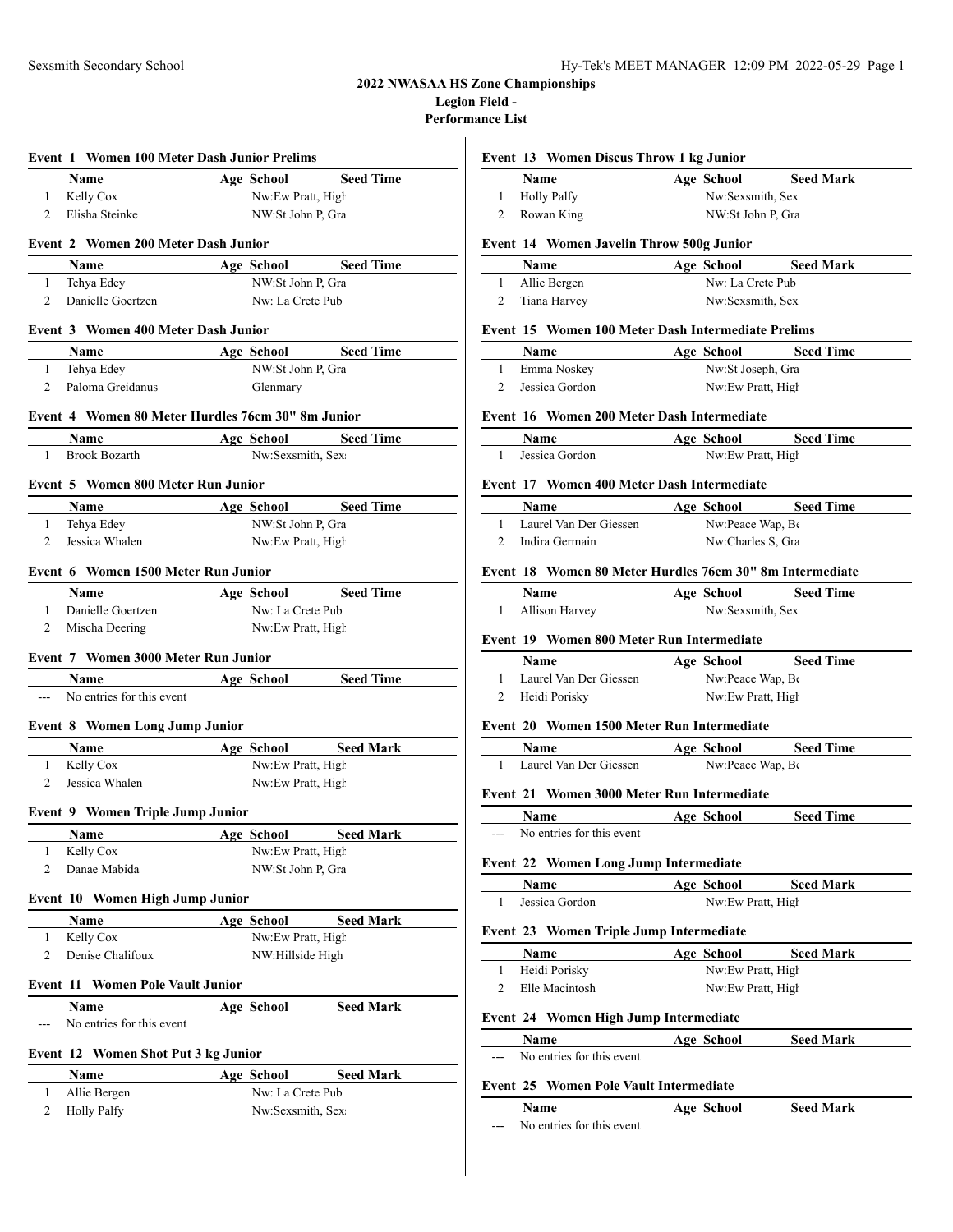# **2022 NWASAA HS Zone Championships Legion Field -**

Perform

|                                        |                                      | Event 26 Women Shot Put 3 kg Intermediate           |                  |              |                              |                                      |
|----------------------------------------|--------------------------------------|-----------------------------------------------------|------------------|--------------|------------------------------|--------------------------------------|
|                                        | <b>Name</b>                          |                                                     |                  | Age School   |                              | <b>Seed Mark</b>                     |
| $1 \quad$                              |                                      | <b>Brielle Kit</b>                                  |                  |              | Nw:Ew Pratt, High            |                                      |
| 2                                      |                                      | Elle Macintosh                                      |                  |              | Nw:Ew Pratt, High            |                                      |
|                                        |                                      | Event 27 Women Discus Throw 1 kg Intermediate       |                  |              |                              |                                      |
|                                        |                                      | <b>Name</b>                                         |                  | Age School   |                              | <b>Seed Mark</b>                     |
| 1                                      |                                      | Elle Macintosh                                      |                  |              | Nw:Ew Pratt, High            |                                      |
| 2                                      |                                      | Heidi Porisky                                       |                  |              | Nw:Ew Pratt, High            |                                      |
|                                        |                                      | Event 28 Women Javelin Throw 500g Intermediate      |                  |              |                              |                                      |
|                                        |                                      | <b>Name</b>                                         |                  | Age School   |                              | <b>Seed Mark</b>                     |
| 1                                      |                                      | Elle Macintosh                                      |                  |              | Nw:Ew Pratt, High            |                                      |
| 2                                      |                                      | Nadine Courtereille                                 |                  | Rocky Lane   |                              |                                      |
|                                        |                                      | <b>Event 29 Women 100 Meter Dash Senior Prelims</b> |                  |              |                              |                                      |
|                                        | Name                                 |                                                     |                  |              | Age School Seed Time         |                                      |
| 1                                      |                                      | Lily Friesen                                        |                  |              | Nw: La Crete Pub             |                                      |
| 2                                      |                                      | Aira Dominguez                                      |                  |              | Nw:Ew Pratt, High            |                                      |
|                                        | Event 30 Women 200 Meter Dash Senior |                                                     |                  |              |                              |                                      |
|                                        | <b>Name</b>                          |                                                     |                  | Age School   |                              | <b>Seed Time</b>                     |
| 1                                      |                                      | Abbie Cottingham                                    |                  |              | Nw:Ew Pratt, High            |                                      |
| 2                                      |                                      | Ella Deering                                        |                  |              | Nw:Ew Pratt, High            |                                      |
|                                        |                                      |                                                     |                  |              |                              |                                      |
|                                        |                                      | Event 31 Women 400 Meter Dash Senior                |                  |              |                              |                                      |
|                                        | Name                                 |                                                     |                  | Age School   |                              | <b>Seed Time</b>                     |
| 1                                      |                                      | Abbie Cottingham                                    |                  |              | Nw:Ew Pratt, High            |                                      |
|                                        |                                      | Event 32 Women 80 Meter Hurdles 84cm 33" 8m Senior  |                  |              |                              |                                      |
|                                        | Name                                 |                                                     |                  | Age School   |                              | <b>Seed Time</b>                     |
| $\mathbf{1}$                           |                                      |                                                     |                  |              |                              |                                      |
|                                        |                                      |                                                     | Nw: La Crete Pub |              |                              |                                      |
| Ella Deering<br>2<br>Nw:Ew Pratt, High |                                      |                                                     |                  |              |                              |                                      |
|                                        |                                      | Lily Friesen                                        |                  |              |                              |                                      |
|                                        |                                      | Event 33 Women 800 Meter Run Senior                 |                  |              |                              |                                      |
|                                        | <b>Name</b>                          |                                                     |                  | Age School   |                              |                                      |
| 1                                      |                                      | Madison Twelvetree                                  |                  |              | Nw:Peace Wap, G1             | <b>Seed Time</b>                     |
| 2                                      |                                      | Raylin Tyson                                        |                  | NW:Fox Creek |                              |                                      |
|                                        |                                      | Event 34 Women 1500 Meter Run Senior                |                  |              |                              |                                      |
|                                        | Name                                 |                                                     |                  | Age School   |                              |                                      |
| 1                                      |                                      | Madison Twelvetree                                  |                  |              | Nw:Peace Wap, G1             |                                      |
| 2                                      |                                      | Raylin Tyson                                        |                  | NW:Fox Creek |                              |                                      |
|                                        |                                      | Event 35 Women 3000 Meter Run Senior                |                  |              |                              |                                      |
|                                        |                                      |                                                     |                  |              |                              |                                      |
| 1                                      | Name                                 | Madison Twelvetree                                  |                  | Age School   | Nw:Peace Wap, G1             | <b>Seed Time</b>                     |
|                                        |                                      |                                                     |                  |              |                              |                                      |
|                                        |                                      | <b>Women Long Jump Senior</b>                       |                  |              |                              |                                      |
|                                        | Name                                 |                                                     |                  | Age School   |                              |                                      |
| 1                                      |                                      | Raylin Tyson                                        |                  | NW:Fox Creek |                              | <b>Seed Time</b><br><b>Seed Mark</b> |
| Event 36<br>2                          |                                      | Madison Twelvetree                                  |                  |              | Nw:Peace Wap, G <sub>1</sub> |                                      |
|                                        |                                      | <b>Event 37 Women Triple Jump Senior</b>            |                  |              |                              |                                      |
|                                        | Name                                 |                                                     |                  | Age School   |                              | <b>Seed Mark</b>                     |
| 1                                      |                                      | Aira Dominguez                                      |                  |              | Nw:Ew Pratt, High            |                                      |

|                             | Name                                              |                                       | Age School Seed Mark |
|-----------------------------|---------------------------------------------------|---------------------------------------|----------------------|
|                             | 1 Natalie Krahn                                   | NW:Hillside High                      |                      |
| $\overline{2}$              | Ella Deering                                      | Nw:Ew Pratt, High                     |                      |
|                             | <b>Event 39 Women Pole Vault Senior</b>           |                                       |                      |
|                             | <b>Name</b>                                       |                                       | Age School Seed Mark |
|                             | --- No entries for this event                     |                                       |                      |
|                             | <b>Event 40 Women Shot Put 4 kg Senior</b>        |                                       |                      |
|                             | Name                                              |                                       | Age School Seed Mark |
| 1                           | Lauryn Morris                                     | Nw: La Crete Pub                      |                      |
|                             | Event 41 Women Discus Throw 1 kg Senior           |                                       |                      |
|                             | <b>Name</b>                                       |                                       | Age School Seed Mark |
|                             | 1 Lauryn Morris                                   | Nw: La Crete Pub                      |                      |
| 2                           | Abbie Cottingham                                  | Nw:Ew Pratt, High                     |                      |
|                             | Event 42 Women Javelin Throw 600g 220cm Senior    |                                       |                      |
|                             | <b>Name</b>                                       |                                       | Age School Seed Mark |
|                             | 1 Lauryn Morris                                   | Nw: La Crete Pub                      |                      |
| $\mathbf{2}^{\prime}$       | Natalie Krahn                                     | NW:Hillside High                      |                      |
|                             | Event 43 Men 100 Meter Dash Junior Prelims        |                                       |                      |
|                             | <b>Name</b>                                       | Age School                            | <b>Seed Time</b>     |
| $\mathbf{1}$                | Jose Castaneda                                    | NW:St John P, Gra<br>Nw: La Crete Pub |                      |
| 2<br>Nathan Bergen          |                                                   |                                       |                      |
|                             |                                                   |                                       |                      |
|                             | Event 44 Men 200 Meter Dash Junior                |                                       |                      |
|                             | <b>Name</b>                                       |                                       | Age School Seed Time |
| $\mathbf{1}$                | Coleman Parlee                                    | Nw:Peace Wap, Be                      |                      |
| 2                           | Waylon Tindale                                    | Ridgevalley                           |                      |
|                             | Event 45 Men 400 Meter Dash Junior                |                                       |                      |
|                             | <b>Name</b>                                       |                                       | Age School Seed Time |
| $1 \quad$<br>$\overline{2}$ | Isaiah Neufeld<br>Coleman Parlee                  | Nw: La Crete Pub                      |                      |
|                             |                                                   | Nw:Peace Wap, Be                      |                      |
|                             | Event 46 Men 100 Meter Hurdles 84cm33" 8.5 Junior |                                       |                      |
|                             | <b>Name</b>                                       | Age School                            | <b>Seed Time</b>     |
| $\mathbf{1}$<br>2           | Hunter Burns<br>Jameson Nelson                    | Nw:Fairview, Fairv                    |                      |
|                             |                                                   | Nw:Sexsmith, Sex.                     |                      |
|                             | Event 47 Men 800 Meter Run Junior                 |                                       |                      |
| 1                           | Name<br>Nolen Jong                                | Age School<br>Nw:Ew Pratt, High       | <b>Seed Time</b>     |
|                             |                                                   |                                       |                      |
|                             | Event 48 Men 1500 Meter Run Junior                |                                       |                      |
| 1                           | Name                                              | Age School                            | <b>Seed Time</b>     |
| 2                           | Aiden Armstrong<br>Chance Basaraba                | Nw:Charles S, Gra<br>Nw:Grande Ca, Gr |                      |
|                             |                                                   |                                       |                      |
|                             | Event 49 Men 3000 Meter Run Junior                |                                       |                      |
|                             | Name                                              | Age School                            | <b>Seed Time</b>     |
| 1<br>2                      | Aiden Armstrong<br>Chance Basaraba                | Nw:Charles S, Gra<br>Nw:Grande Ca, Gr |                      |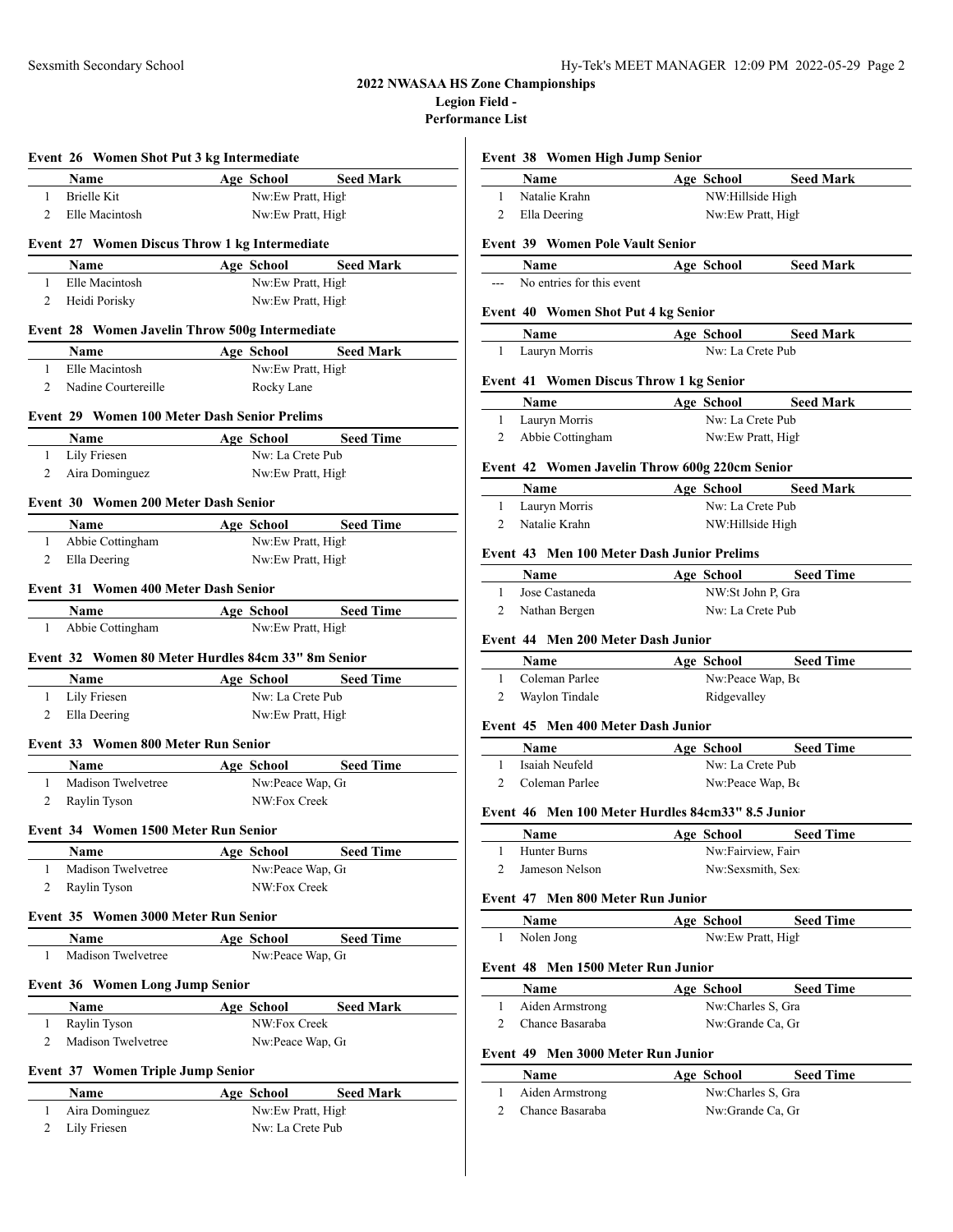# **2022 NWASAA HS Zone Championships Legion Field -**

**Performance List**

|                |             | <b>Event 50 Men Long Jump Junior</b>                    |                                       |                  |
|----------------|-------------|---------------------------------------------------------|---------------------------------------|------------------|
|                |             | Name                                                    | Age School                            | <b>Seed Mark</b> |
| 1              |             | Franci Simogan                                          | Nw:Ew Pratt, High                     |                  |
| 2              |             | Jannar Pablo Credo                                      | NW:St John P, Gra                     |                  |
|                |             | <b>Event 51 Men Triple Jump Junior</b>                  |                                       |                  |
|                | Name        |                                                         | Age School                            | <b>Seed Mark</b> |
| 1              |             | Nathan Bergen                                           | Nw: La Crete Pub                      |                  |
| 2              |             | Liam Collins                                            | Paul Rowe                             |                  |
|                |             |                                                         |                                       |                  |
|                |             | Event 52 Men High Jump Junior                           |                                       |                  |
|                | Name        |                                                         | Age School                            | <b>Seed Mark</b> |
| 1              |             | Waylon Tindale                                          | Ridgevalley                           |                  |
| 2              |             | Elijah Wiebe                                            | Nw:Menno Sim, C                       |                  |
|                |             | <b>Event 53 Men Pole Vault Junior</b>                   |                                       |                  |
|                | Name        |                                                         | Age School                            | <b>Seed Mark</b> |
|                |             | No entries for this event                               |                                       |                  |
|                |             | Event 54 Men Shot Put 5 kg Junior                       |                                       |                  |
|                | Name        |                                                         | Age School                            | <b>Seed Mark</b> |
| 1              |             | Cameron Patenaude-Pederson                              | Nw:Ew Pratt, High                     |                  |
| 2              |             | Jaxon Heibert                                           | Nw:Sexsmith, Sex                      |                  |
|                |             |                                                         |                                       |                  |
|                |             | Event 55 Men Discus Throw 1.5 kg Junior                 |                                       |                  |
|                | Name        |                                                         | Age School                            | <b>Seed Mark</b> |
| 1              |             | Jaxon Heibert                                           | Nw:Sexsmith, Sex                      |                  |
| 2              |             | Nolen Jong                                              | Nw:Ew Pratt, High                     |                  |
|                |             | Event 56 Men Javelin Throw 700g Junior                  |                                       |                  |
|                | <b>Name</b> |                                                         | Age School                            | <b>Seed Mark</b> |
| 1              |             | <b>Scott Rolling</b>                                    | Nw:Fairview, Fair                     |                  |
| 2              |             | Zack Tonne                                              | Nw:Peace Wap, G1                      |                  |
|                |             | Event 57 Men 100 Meter Dash Intermediate Prelims        |                                       |                  |
|                | Name        |                                                         | Age School                            | <b>Seed Time</b> |
| 1              |             | Aadam Stalker                                           | Peace River                           |                  |
| 2              |             | R <sub>i</sub> Grievson                                 | Nw:Ew Pratt, High                     |                  |
|                |             |                                                         |                                       |                  |
|                |             | Event 58 Men 200 Meter Dash Intermediate                |                                       |                  |
| 1              | Name        | Peyton Mecham                                           | <b>Age School</b><br>Nw:Beaverlod, Be | <b>Seed Time</b> |
| 2              |             | Kalan Ah-Kim-Natchie                                    | Upper Hay                             |                  |
|                |             |                                                         |                                       |                  |
|                |             | Event 59 Men 400 Meter Dash Intermediate                |                                       |                  |
|                | <b>Name</b> |                                                         | Age School                            | <b>Seed Time</b> |
| 1              |             | Peyton Mecham                                           | Nw:Beaverlod, Be                      |                  |
| 2              |             | Deizel Leet                                             | Nw:Beaverlod, Be                      |                  |
|                |             | Event 60 Men 100 Meter Hurdles 84cm33" 8.5 Intermediate |                                       |                  |
|                | <b>Name</b> |                                                         | Age School                            | <b>Seed Time</b> |
| 1              |             | Lane Muggaberg                                          | Nw:Sexsmith, Sex                      |                  |
| 2              |             | Carter Auger                                            | Nw:Ew Pratt, High                     |                  |
|                |             |                                                         |                                       |                  |
| Event 61       |             | <b>Men 800 Meter Run Intermediate</b>                   |                                       |                  |
| $\mathbf{1}$   | Name        | Jacob Farnsworth                                        | Age School                            | <b>Seed Time</b> |
| $\overline{c}$ |             | Jordan Coen                                             | Nw:St Joseph, Gra<br>Glenmary         |                  |
|                |             |                                                         |                                       |                  |

#### **Event 62 Men 1500 Meter Run Intermediate**

| Name            | Age School  | <b>Seed Time</b> |
|-----------------|-------------|------------------|
| Jordan Coen     | Glenmary    |                  |
| 2 Dylan Leadlay | Peace River |                  |

#### **Event 63 Men 3000 Meter Run Intermediate**

| Name          | Age School  | <b>Seed Time</b> |
|---------------|-------------|------------------|
| Jordan Coen   | Glenmary    |                  |
| Dylan Leadlay | Peace River |                  |

#### **Event 64 Men Long Jump Intermediate**

| Name          | <b>Seed Mark</b><br>Age School |  |
|---------------|--------------------------------|--|
| Aadam Stalker | Peace River                    |  |
| 2 Ri Grievson | Nw:Ew Pratt, High              |  |

### **Event 65 Men Triple Jump Intermediate**

| Name                   | Age School  | <b>Seed Mark</b> |
|------------------------|-------------|------------------|
| <b>Matthew Barrett</b> | Peace River |                  |
| Aadam Stalker          | Peace River |                  |

#### **Event 66 Men High Jump Intermediate**

| <b>Name</b>       | Age School        | <b>Seed Mark</b> |  |
|-------------------|-------------------|------------------|--|
| 1 Ri Grievson     | Nw:Ew Pratt, High |                  |  |
| 2 Matthew Barrett | Peace River       |                  |  |

#### **Event 67 Men Pole Vault Intermediate**

|     | Name                      | Age School | <b>Seed Mark</b> |  |
|-----|---------------------------|------------|------------------|--|
| --- | No entries for this event |            |                  |  |

# **Event 68 Men Shot Put 5 kg Intermediate**

| Name           | Age School        | <b>Seed Mark</b> |
|----------------|-------------------|------------------|
| Judah Omale    | Nw:Grande Ca, Gr  |                  |
| 2 Carter Auger | Nw:Ew Pratt, High |                  |

# **Event 69 Men Discus Throw 1.5 kg Intermediate**

| Name                   | Age School       | <b>Seed Mark</b> |  |
|------------------------|------------------|------------------|--|
| <b>Matthew Barrett</b> | Peace River      |                  |  |
| 2 Deizel Leet          | Nw:Beaverlod, Be |                  |  |

### **Event 70 Men Javelin Throw 700g Intermediate**

| <b>Name</b>            | Age School        | <b>Seed Mark</b> |
|------------------------|-------------------|------------------|
| <b>Matthew Barrett</b> | Peace River       |                  |
| 2 Ri Grievson          | Nw:Ew Pratt, High |                  |

#### **Event 71 Men 100 Meter Dash Senior Prelims**

| Name              | Age School        | <b>Seed Time</b> |
|-------------------|-------------------|------------------|
| Mondi Lascuna     | Nw:Ew Pratt, High |                  |
| Raiden Duchesneau | Nw:Ew Pratt, High |                  |

### **Event 72 Men 200 Meter Dash Senior**

 $\overline{\phantom{0}}$ 

| <b>Name</b>       | Age School        | <b>Seed Time</b> |  |
|-------------------|-------------------|------------------|--|
| Raiden Duchesneau | Nw:Ew Pratt, High |                  |  |
| Mondi Lascuna     | Nw:Ew Pratt, High |                  |  |

# **Event 73 Men 400 Meter Dash Senior**

| <b>Name</b>     | Age School       | <b>Seed Time</b> |  |
|-----------------|------------------|------------------|--|
| Adam Newman     | NW:Hillside High |                  |  |
| 2 Colton McGhie | NW:Hillside High |                  |  |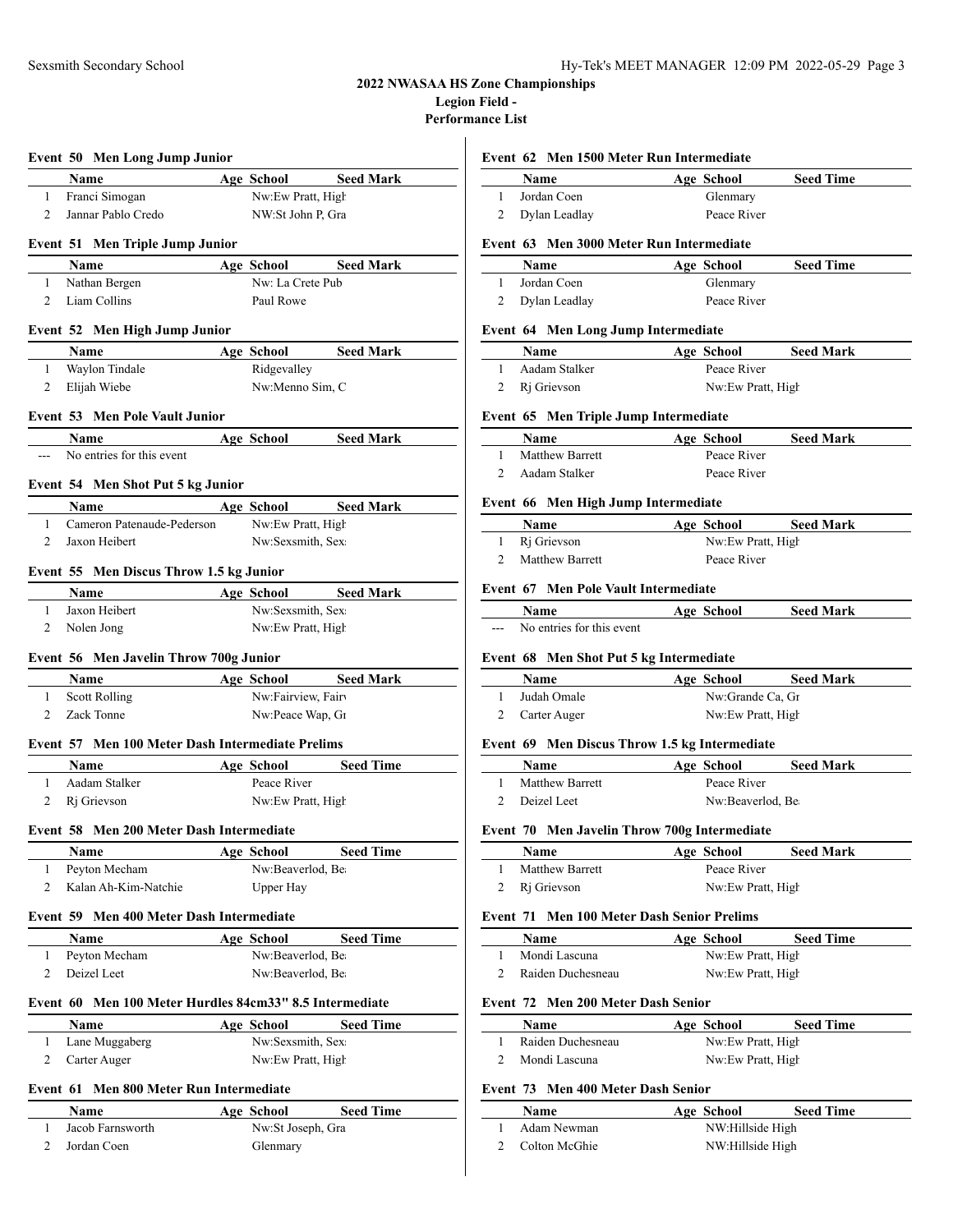# **2022 NWASAA HS Zone Championships**

**Legion Field -**

**Performance List**

 $\overline{a}$ 

|                |             | Event 74 Men 100 Meter Hurdles 91cm36" 8.5 Senior |                                 |                                                          |
|----------------|-------------|---------------------------------------------------|---------------------------------|----------------------------------------------------------|
|                | <b>Name</b> |                                                   | Age School                      | <b>Seed Time</b>                                         |
| $-$            |             | No entries for this event                         |                                 |                                                          |
|                |             | Event 75 Men 800 Meter Run Senior                 |                                 |                                                          |
|                | Name        |                                                   | Age School                      | <b>Seed Time</b>                                         |
| 1              |             | Theron Mindel                                     | Nw:Ew Pratt, High               |                                                          |
|                |             | Event 76 Men 1500 Meter Run Senior                |                                 |                                                          |
|                |             |                                                   |                                 |                                                          |
| $\mathbf{1}$   | <b>Name</b> | Keenan Price                                      | Nw:Ew Pratt, High               | Age School Seed Time                                     |
| 2              |             | Theron Mindel                                     | Nw:Ew Pratt, High               |                                                          |
|                |             |                                                   |                                 |                                                          |
|                |             | Event 77 Men 3000 Meter Run Senior                |                                 |                                                          |
|                | <b>Name</b> |                                                   | Age School                      | <b>Seed Time</b>                                         |
| 1              |             | Theron Mindel                                     | Nw:Ew Pratt, High               |                                                          |
|                |             | <b>Event 78 Men Long Jump Senior</b>              |                                 |                                                          |
|                | Name        |                                                   | Age School                      | <b>Seed Mark</b>                                         |
| $\mathbf{1}$   |             | Mondi Lascuna                                     | Nw:Ew Pratt, High               |                                                          |
| 2              |             | Ryan Martin                                       | Nw:Ew Pratt, High               |                                                          |
|                |             | <b>Event 79 Men Triple Jump Senior</b>            |                                 |                                                          |
|                | Name        |                                                   | Age School                      | <b>Seed Mark</b>                                         |
| $\mathbf{1}$   |             | Raiden Duchesneau                                 | Nw:Ew Pratt, High               |                                                          |
| 2              |             | Clarence Lindo                                    | Nw:Ew Pratt, High               |                                                          |
|                |             |                                                   |                                 |                                                          |
|                |             | Event 80 Men High Jump Senior                     |                                 |                                                          |
|                | Name        |                                                   | Age School                      | <b>Seed Mark</b>                                         |
| 1              |             | Luwie Kleyn                                       | GP Vanier, High P1              |                                                          |
| 2              |             | Ryan Martin                                       | Nw:Ew Pratt, High               |                                                          |
|                |             | <b>Event 81 Men Pole Vault Senior</b>             |                                 |                                                          |
|                |             | <b>Name</b>                                       | Age School                      | <b>Seed Mark</b>                                         |
|                |             |                                                   |                                 |                                                          |
| $---$          |             | No entries for this event                         |                                 |                                                          |
|                |             |                                                   |                                 |                                                          |
|                | Name        | <b>Event 82 Men Shot Put 6 kg Senior</b>          |                                 |                                                          |
| $\mathbf{1}$   |             | Aaron Mindel                                      | Age School<br>Nw:Ew Pratt, High |                                                          |
| $\overline{2}$ |             | Charlee Soto                                      | NW:Hillside High                |                                                          |
|                |             |                                                   |                                 |                                                          |
|                |             | Event 83 Men Discus Throw 1.75 kg Senior          |                                 |                                                          |
|                | Name        |                                                   | Age School                      |                                                          |
| 1<br>2         |             | Aaron Mindel<br>Adam Newman                       | Nw:Ew Pratt, High               |                                                          |
|                |             |                                                   | NW:Hillside High                |                                                          |
|                |             | <b>Event 84 Men Javelin Throw 800g Senior</b>     |                                 |                                                          |
|                | Name        |                                                   | Age School                      |                                                          |
| 1              |             | Aden Stucklshwaiger                               | Nw:Fairview, Fairv              | <b>Seed Mark</b><br><b>Seed Mark</b><br><b>Seed Mark</b> |
| 2              |             | Aaron Mindel                                      | Nw:Ew Pratt, High               |                                                          |
|                |             | Event 85 Women 4x100 Meter Relay Junior           |                                 |                                                          |
|                | Team        |                                                   | Relay                           |                                                          |
| 1              |             | Peace River                                       |                                 | <b>Seed Time</b>                                         |

|                             | <b>Team</b> |                                             | Relay | <b>Seed Time</b>    |
|-----------------------------|-------------|---------------------------------------------|-------|---------------------|
|                             |             | No entries for this event                   |       |                     |
|                             |             | Event 87 Women 4x100 Meter Relay Senior     |       |                     |
|                             | <b>Team</b> |                                             | Relay | <b>Seed Time</b>    |
|                             |             | No entries for this event                   |       |                     |
|                             |             | Event 88 Men 4x100 Meter Relay Junior       |       |                     |
|                             | Team        |                                             | Relay | <b>Seed Time</b>    |
| 1                           |             | NW:St John P                                |       |                     |
| $\mathcal{D}_{\mathcal{L}}$ |             | Nw: La Crete Pub                            |       |                     |
|                             |             | Event 89 Men 4x100 Meter Relay Intermediate |       |                     |
|                             | <b>Team</b> |                                             | Relay | <b>Seed Time</b>    |
|                             |             | No entries for this event                   |       |                     |
|                             |             | Event 90 Men 4x100 Meter Relay Senior       |       |                     |
|                             | <b>Team</b> |                                             | Relay | <b>Seed Time</b>    |
| 1                           |             | Nw:Ew Pratt                                 |       |                     |
|                             |             | 1) Clarence Lindo 18                        |       | 2) Ryan Martin 17   |
|                             |             | 3) Raiden Duchesneau 17                     |       | 4) Mondi Lascuna 17 |

# **Event 91 Women 4x400 Meter Relay Open**

|          | ream.                     | Relav | <b>Seed Time</b> |
|----------|---------------------------|-------|------------------|
| $\cdots$ | No entries for this event |       |                  |

### **Event 92 Men 4x400 Meter Relay Open**

| Team                | Relay | <b>Seed Time</b>  |
|---------------------|-------|-------------------|
| NW:Hillside High    |       |                   |
| 1) Adam Newman 17   |       | 2) William Kim 16 |
| 3) Colton McGhie 17 |       | 4) Mark Tagal 15  |
| Nw:Zone Team        |       |                   |

| Age School                                                | <b>Seed Time</b>                                                                                                            |
|-----------------------------------------------------------|-----------------------------------------------------------------------------------------------------------------------------|
|                                                           |                                                                                                                             |
|                                                           |                                                                                                                             |
| Age School                                                | <b>Seed Time</b>                                                                                                            |
|                                                           |                                                                                                                             |
|                                                           |                                                                                                                             |
| Age School                                                | <b>Seed Time</b>                                                                                                            |
|                                                           |                                                                                                                             |
| Event 96A Women 200 Meter Dash Ambulatory Open Ambulatory |                                                                                                                             |
|                                                           |                                                                                                                             |
| Age School                                                | <b>Seed Time</b>                                                                                                            |
|                                                           |                                                                                                                             |
| Event 96I Women 200 Meter Dash Open Intellectual          |                                                                                                                             |
| Age School                                                | <b>Seed Time</b>                                                                                                            |
|                                                           |                                                                                                                             |
| Event 97 Women 200 Meter Dash Wheelchair Open Wheelchair  |                                                                                                                             |
|                                                           | <b>Event 94 Women 100 Meter Dash Ambulatory Open Ambulatory</b><br>Event 95 Women 100 Meter Dash Wheelchair Open Wheelchair |

--- No entries for this event